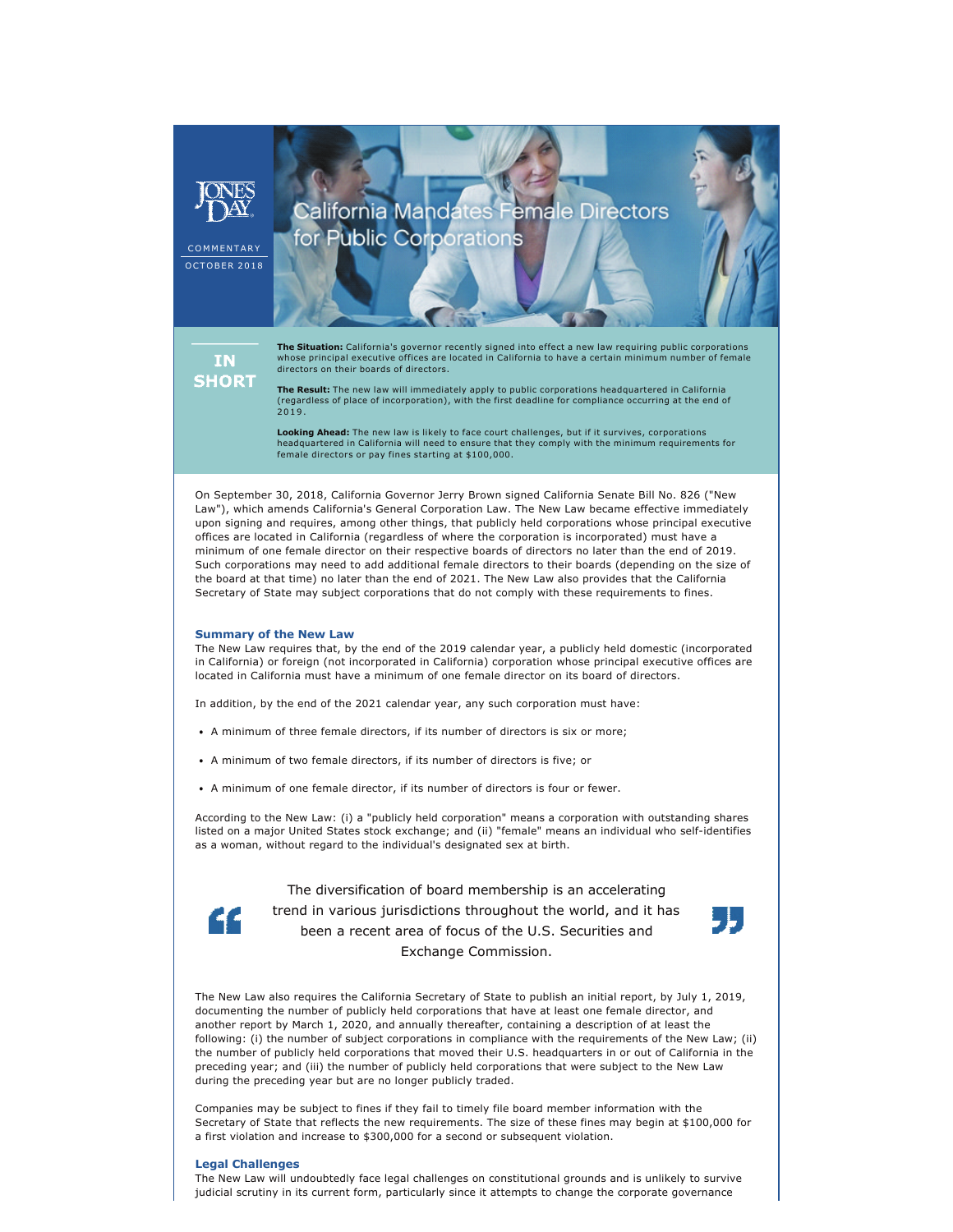requirements of corporations incorporated in jurisdictions outside California.

#### **Points to Consider**

The diversification of board membership is an accelerating trend in various jurisdictions throughout the world, and it has been a recent area of focus of the U.S. Securities and Exchange Commission.

Countries such as Germany, France, Spain, Iceland, and the Netherlands have addressed the lack of gender diversity on corporate boards by instituting quotas mandating 30 percent to 40 percent of board seats to be held by female directors. Five other states in the United States (Illinois, Massachusetts, Pennsylvania, Ohio, and Colorado) have passed nonbinding resolutions urging companies in their states to add women to their boards.

Until the results of anticipated challenges to the New Law are known, publicly held companies with their principal executive offices in California should review their current board compositions to assess whether they meet the requirements under the New Law and also examine their articles of incorporation and bylaws to ensure their authorized number of directors and the mechanisms governing the election and removal of directors are sufficient to accommodate the required number of female directors. In particular, companies with classified boards may need to plan ahead, as the New Law makes no allowance for failure to comply as a result of the staggered elections of a classified board. Affected companies should also consider the impact of the New Law in their proxy disclosures regarding how diversity is assessed in choosing their directors.

Although the New Law does not apply to nonpublic companies in California, pre-IPO stage companies headquartered in California should be aware of this legislation and the broader global focus on board diversity when considering the composition of their own boards.

#### **Conclusion**

As Governor Brown essentially acknowledged when signing the bill, the New Law likely will be invalidated in litigation, at least as to companies not incorporated in California. The litigation can be expected to come from business groups that fear interference into the internal governance of companies incorporated in other states (even if they are not necessarily opposed to the underlying goals of the legislation). Even if the New Law is invalidated, however, California will have made an important statement by enacting the law.

#### **FOUR KEY TAKEAWAYS**

- **1.** A recent amendment to California's General Corporation Law requires that a public corporation with its principal executive office located in California must have a minimum of one female director on its board of directors by the end of 2019.
- **2.** Further requirements mandate additional female board representation, determined by the number of a directors on company's board, by the end of 2021.
- **3.** Court challenges are expected, and the law will likely not survive in its current form.
- **4.** Still, publicly held companies with their principal executive offices in California should review their current board compositions to determine whether they meet the new obligations.





[Timothy G. Hoxie](https://www.jonesday.com/tghoxie/) San Francisco



# [Aarthi Belani](https://www.jonesday.com/abelani/)



### [Lizanne Thomas](https://www.jonesday.com/lthomas) Atlanta / New York

Silicon Valley

*Chen Ye, an associate in the Silicon Valley Office, assisted in the preparation of this* Commentary.

#### **YOU MIGHT BE INTERESTED IN: [Go To All Recommendations >>](https://www.jonesday.com/corporate_governance/?section=Publications)**





[What Should Boards](https://www.jonesday.com/what-should-boards-really-be-doing-about-esg-10-03-2018/) [Really Be Doing](https://www.jonesday.com/what-should-boards-really-be-doing-about-esg-10-03-2018/)  About **ESG?** 

["Corporation" is Not](https://www.jonesday.com/corporation-is-not-a-four-letter-word-01-26-2018/)  a Four-Letter Word



[California to](https://www.jonesday.com/California-to-Regulate-Security-of-IoT-Devices-10-05-2018) [Regulate Security of](https://www.jonesday.com/California-to-Regulate-Security-of-IoT-Devices-10-05-2018) **IoT Devices** 

 $8+$ 





 $\vert f \vert$ 

in

**Disclaimer:** Jones Day's publications should not be construed as legal advice on any specific facts or circumstances. The contents are intended for general information purposes only and may not be quoted or referred to in any other publication or proceeding without the prior written consent of the Firm, to be given or withheld at our discretion. To request reprint permission for any of our publications, please use our "Contact Us" form,